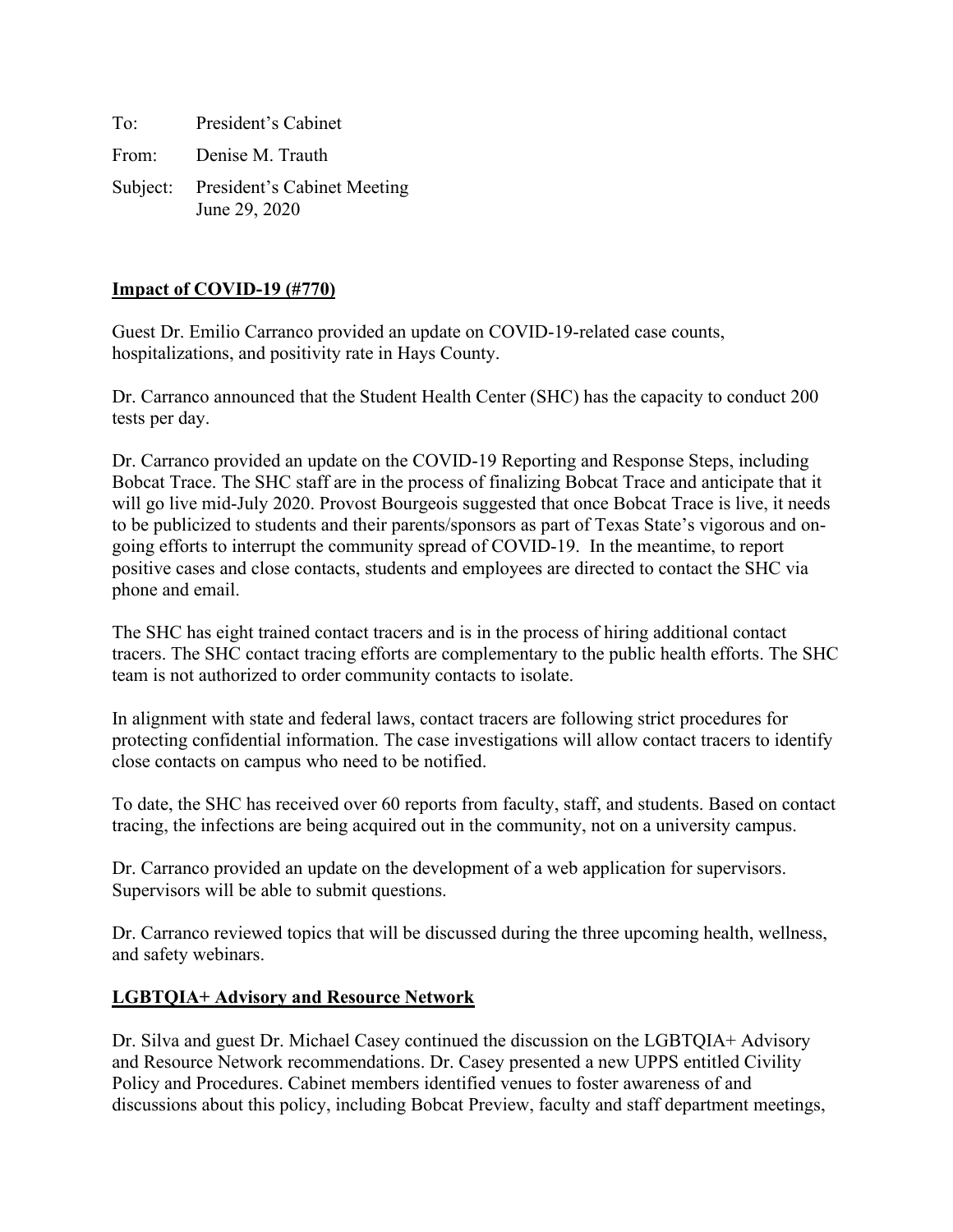and new employee orientation. Edits to the policy were provided. Cabinet members approved for the policy to proceed through the normal review process.

# **Demonstration Policy (#755)**

Dr. Cavitt and guests Chief Laurie Clouse, Ms. Brenda Rodriguez, and Dr. Sherri Benn discussed the demonstration policy in the context of the current climate.

Dr. Benn shared that it is an important source of information for students, informing them of how to conduct demonstrations properly and safely on Texas State campuses. Once approved, the policy should be shared widely especially with leaders of student organizations.

Dr. Rodriguez clarified that the policy applies to students, faculty, and staff, as well as nonstudent community members.

Cabinet members approved for the policy to proceed through the normal review process.

In addition to the UPPS, Mr. Algoe shared that operational guidelines, addressing certain scenarios, are being revised. The guidelines will be returned to Cabinet for discussion. Though the guidelines provide specific information as to what students can not do, Cabinet members suggested adding information about what students can do.

# **RTA: 08/10/20 Discuss revised demonstration guidelines.**

Dr. Lloyd and guest Dr. Sherri Benn presented a draft 2020 Elections Task Force membership roster. Cabinet members made suggestions and approved the revised roster.

Dr. Cavitt discussed the possibility of moving the polling location from the LBJ Student Center to another building on the San Marcos Campus. Dr. Cavitt expressed concern with ensuring social distancing and preventing the transmission of COVID-19 while voters are waiting in line if the polling location remained in the LBJ Student Center.

# **Impact of COVID-19 (#770)**

Dr. Lloyd and guests Mr. Don Coryell and Mr. Travis Comer discussed whether to allow outside groups to rent Texas State facilities and tailgate on university property prior to football games.

During a previous Cabinet meeting, Cabinet members agreed that students will not be allowed to tailgate. At that meeting, Mr. Coryell and Mr. Comer provided recommendations for non-student tailgating. Dr. Teis suggested shortening the timeframe for pre-game parking. Mr. Pierce recommended to allow RV's to tailgate and to come up with ways to preserve sponsors' presence. Dr. Lloyd added that sponsors could handout promotional items (e.g., face coverings) that support the health and safety of patrons.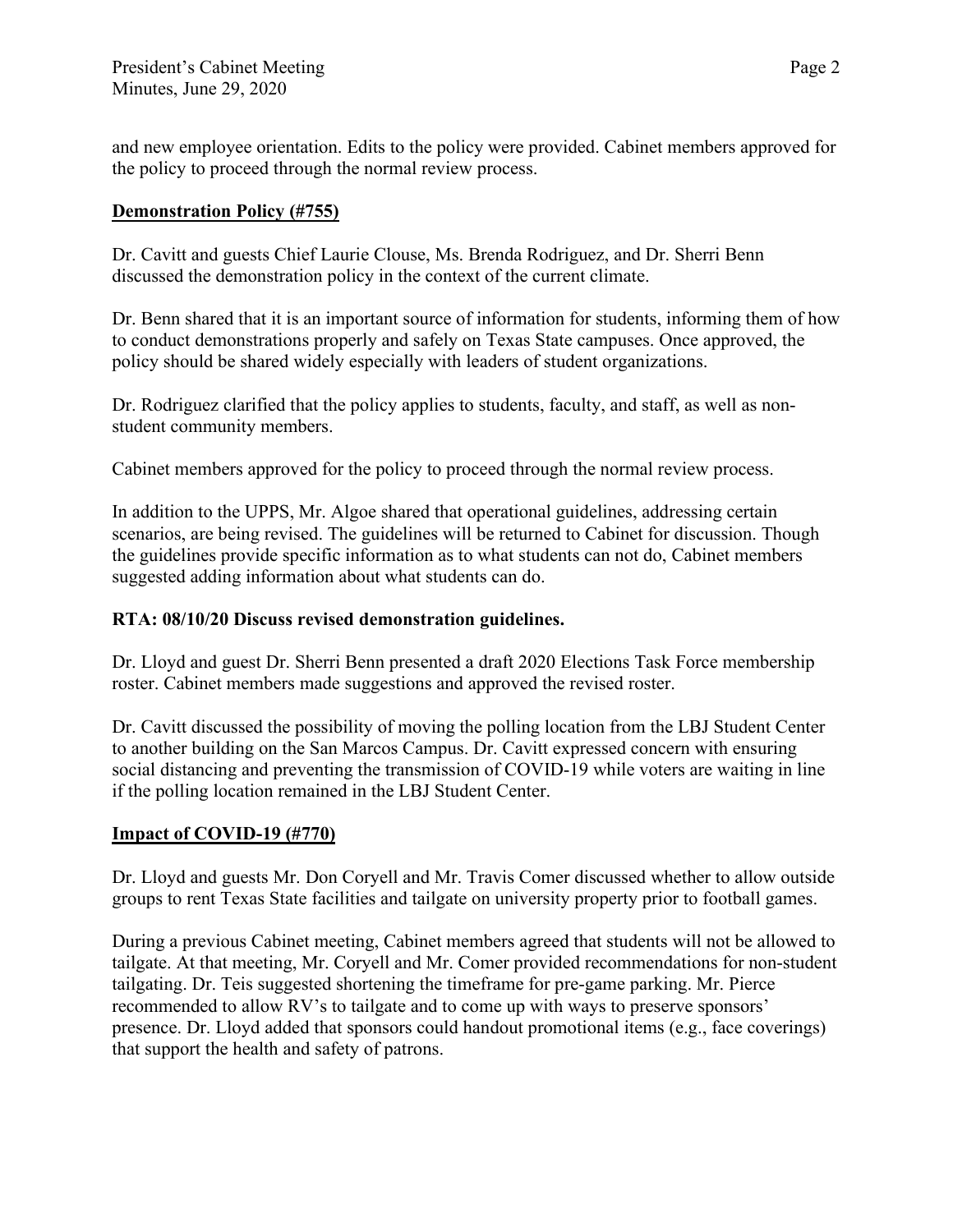Cabinet members approved no organized tailgating at Texas State football games and will continue to monitor the situation and update policies as the situation changes. Cabinet members asked Mr. Coryell and Mr. Comer to find ways for corporate sponsors to have a presence at upcoming football games.

Cabinet members discussed whether Texas State facilities can be rented by outside groups. Dr. Trauth asked that Dr. Cavitt, Dr. Teis, and a representative from the Division of Academic Affairs develop recommendations for renting facilities to both outside and inside groups. Due to the additional cost of cleaning required, Provost Bourgeois recommended to not allow outside, non-academic groups to rent facilities. Provost Bourgeois recommended that events sponsored by an academic unit be allowed to rent facilities. Mr. Algoe mentioned that reservations to outside, non-academic groups have already been made. Provost Bourgeois agreed that those should be canceled. Provost Bourgeois added that similar events held on the Round Rock Campus should also be cancelled.

Dr. Cavitt discussed limits on non-athletic outdoor event attendance. According to Executive Order No. GA-28, any outdoor gathering in excess of 100 people must be approved by local government. Cabinet members agreed to limit non-athletic outdoor event attendance to 100.

# **President's Update (#556)**

This item was not discussed.

# **Significant Issues (#01)**

Provost Bourgeois announced that Vice Presidents need to complete the SACSCOC certification statements, which certifies that documentation is accurate.

Provost Bourgeois provided an enrollment update.

Provost Bourgeois will ask Chairs via their Deans to direct faculty interested in transitioning classes from face-to-face to online to submit requests for changes to instructional modality for summer II 2020 and fall 2020 by a revised deadline of July 15, 2020. This timing allows for faculty to effectively transition courses and for students to make course selections.

Mr. Algoe announced that the university budget is being finalized for submission to The Texas State University System.

Mr. Algoe shared that that Personal Protective Equipment (PPE) planning task force is hard at work to ensure PPE is delivered and in place by the time face-to-face classes are offered.

Dr. Cavitt provided a housing update.

Mr. Pierce announced that the University Libraries hosted a virtual formal visit by the Association of Research Libraries on June 23-25, 2020.